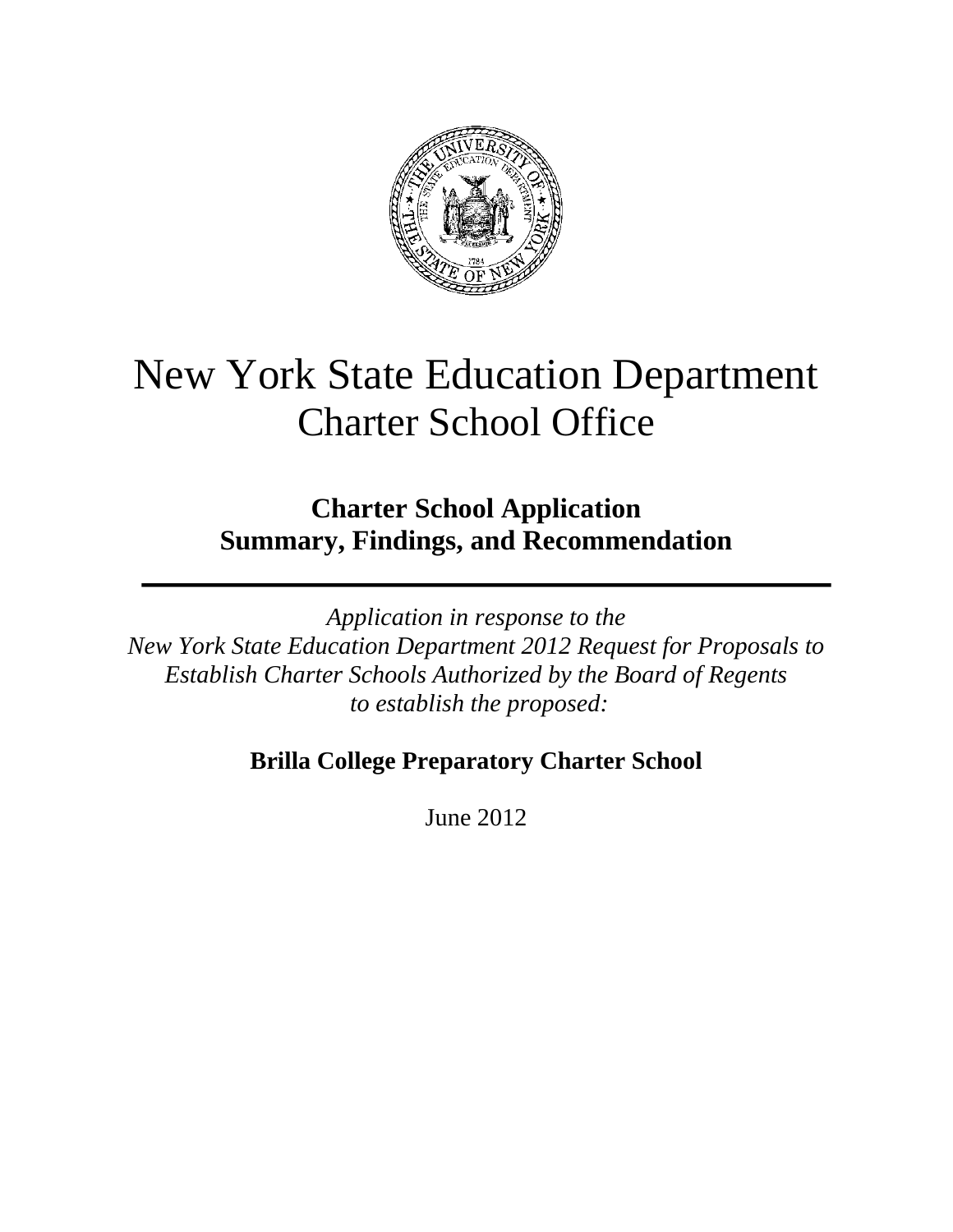| <b>Name of Charter School</b>                                                      | Brilla College Preparatory Charter School                                                                                                                                                                                                                                                   |  |  |
|------------------------------------------------------------------------------------|---------------------------------------------------------------------------------------------------------------------------------------------------------------------------------------------------------------------------------------------------------------------------------------------|--|--|
| <b>Lead Applicant(s)</b>                                                           | <b>Richard Ramirez</b>                                                                                                                                                                                                                                                                      |  |  |
| <b>District of Location</b>                                                        | Bronx, CSD 7                                                                                                                                                                                                                                                                                |  |  |
| <b>Opening Date</b>                                                                | Summer/Fall 2013                                                                                                                                                                                                                                                                            |  |  |
| <b>Projected Charter Term</b>                                                      | September, 2013- June 30, 2018                                                                                                                                                                                                                                                              |  |  |
| <b>Management Company</b>                                                          | None                                                                                                                                                                                                                                                                                        |  |  |
| <b>Partners</b>                                                                    | None                                                                                                                                                                                                                                                                                        |  |  |
| <b>Facility</b>                                                                    | Proposed lease with private landlord                                                                                                                                                                                                                                                        |  |  |
| <b>Projected Enrollment and</b><br><b>Grade Span during</b><br><b>Charter Term</b> | Opening with 196 students in grades K through 1 in 2013-14, growing to 532<br>students in grades K through 5 in 2017-18.                                                                                                                                                                    |  |  |
| <b>Maximum Enrollment</b><br>and Grade Span                                        | 742 students in grades K through 8                                                                                                                                                                                                                                                          |  |  |
| <b>Mission Statement</b>                                                           | "Brilla College Preparatory Charter School, a K-8 school in the classical<br>tradition, helps students to grow intellectually, socially, and physically into<br>young men and women of good character and spirit, and to be prepared for<br>excellence in high school, college and beyond." |  |  |

# **Summary of the Proposed Brilla College Preparatory Charter School**

The vision of Brilla College Preparatory Charter School is to "bring classical education into the 21<sup>st</sup> century through implementation of an innovative blended-learning model and a scholarly school culture focused on character development." Brilla, the Spanish word for 'shine,' was chosen as the school name because it "speaks to the beacon of hope and opportunity we intend to build in this community." The goal of the school is to raise student achievement in a high poverty, predominantly Latino neighborhood in the South Bronx to a college trajectory, and to provide students who are at-risk of academic failure with teaching and learning opportunities generally not available in either public or private schools. This will be accomplished through an innovative blended learning approach which will allow more refined instructional differentiation in both computer-based and teacher-led instruction.

The school will be built on the following foundational principles: high expectations of all students and staff; a focus on academic and personal performance; character development; commitment by students, faculty and families; more time on task; and content focus on math, science and the classics of Western Civilization.

Key elements of the school's design include:

- Early education, beginning with grades K and 1 and growing a grade level each year.
- A blended learning approach in which students will rotate between computer-based and teacher led instruction. The blended learning model was chosen because of the promising results seen in certain charter schools, such as KIPP Empower in Los Angeles.
- Classes of 28-30 students taught by a Lead Teacher and a Teaching Fellow (to reduce student/teacher ratios to about 1:15) and Learning Support Teachers with certification in special education or ESL.
- A pedagogical approach that integrates didactic instruction, coaching and student-centered discussion (Paideia).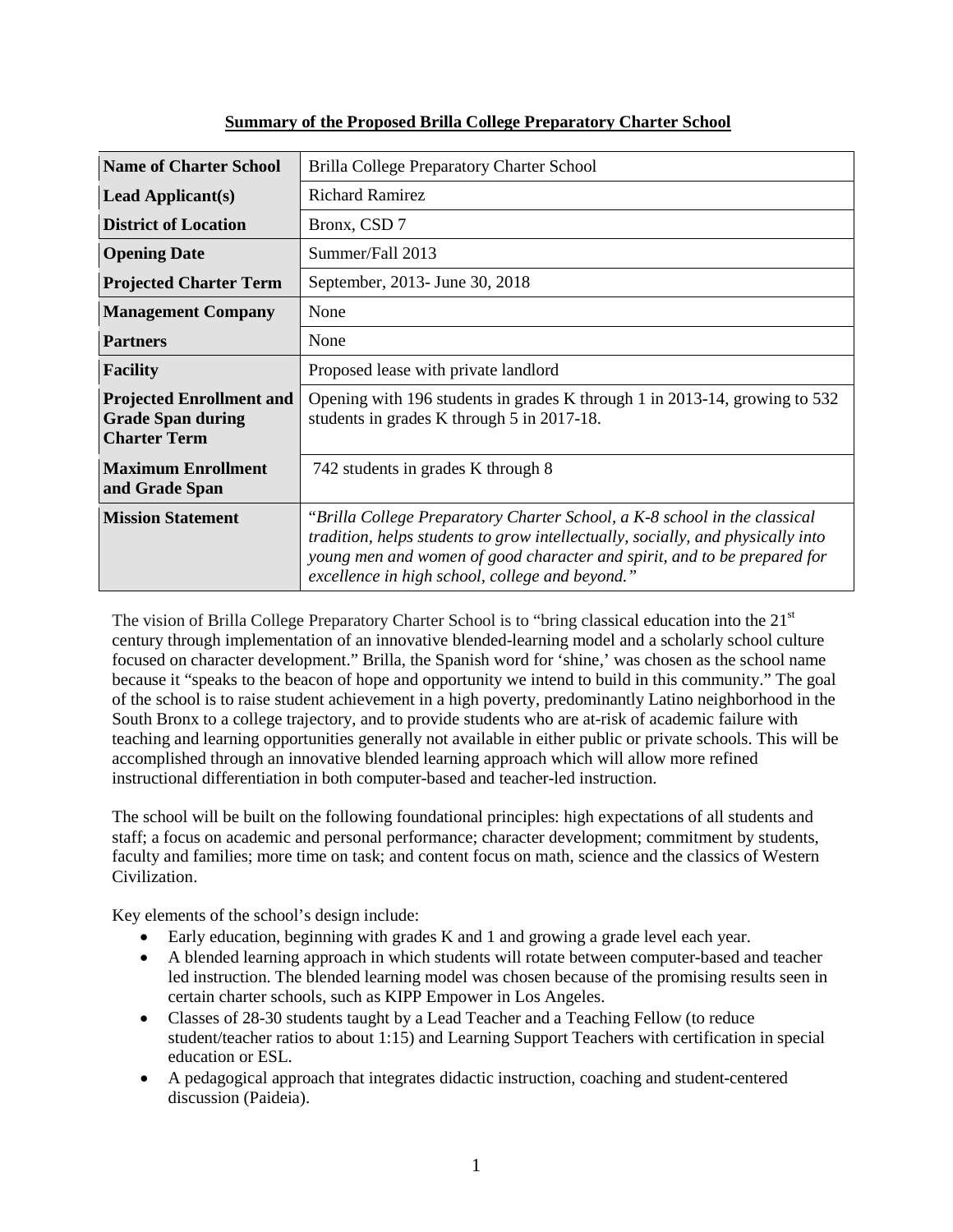- Extended time for literacy instruction  $(90 135$  minutes per day).
- A School Principal with demonstrated success at teaching at-risk students, and a robust instructional support team which will include a Blended Learning Manager and a Student Achievement Coordinator.
- A strong and sustained emphasis on family involvement with in- and out-of-school activities.

The proposed school calendar includes 191 days of instruction. The daily student schedule is structured to offer a longer school day, beginning at 7:30 a.m. and ending at 3:15 p.m. The weekly schedule includes 585 minutes for English Language Arts instruction and 490 minutes for Mathematics instruction. In addition to the weekly instruction, students will be encouraged to attend Saturday school approximately every other week for additional remediation and enrichment, with a focus on literacy instruction. The teacher schedule is from 7:30 a.m. through 4:15 p.m. daily and includes the Summer Institute, a three week professional development program.

The Brilla College Preparatory Charter School design team has selected Core Knowledge Sequence as the school's curricular framework, for its comprehensive and cumulative structure, alignment with NYS and Common Core Standards and proven results. Other selected instructional materials include Singapore Math, Social Studies Alive!, and Full Option Science System. Arts and character education instruction will be infused throughout the curriculum. All children in the school will have scheduled daily time to engage in structured play, for a creative outlet and to promote self-regulation and autonomy.

Blended learning will permit personalized lessons at appropriate instructional levels by integrating adaptive computer-based instruction with teacher-led instruction in the classroom. Hybrid Learning Management System will be used for instructional management, lesson design and modification and assessment information. Because of continual and rapid change in the field of education technology, digital content providers will be selected by school leaders and faculty as the program is launched and evaluated on an on-going basis.

Data will be used to assess and inform learning plans, instructional practices, teacher effectiveness, professional development and to maintain a respectful, trusting culture. The school will use a comprehensive assessment system to drive all decisions about curriculum and instruction. It will include a combination of teacher-developed and standardized assessment instruments, including the Northwest Evaluation Association (NWEA) Measures of Academic Progress (MAP). In the classroom, teachers will differentiate instruction and use multiple instructional methodologies informed by diagnostic, formative, benchmark and summative assessments. Based on assessment data, at-risk students (defined as performing below grade level) will receive 4.5 hours per week of targeted individual instruction.

Brilla College Preparatory Charter School will be located in the Mott Haven neighborhood of the South Bronx, which is predominantly Latino and low-income. The founders state that they have conducted extensive community outreach in Mott Haven and the South Bronx community and have met with nearly two dozen organizations and stakeholders, as well as elected officials and the local community board. The applicant provides letters of support from the Archdiocese of New York - Office of the Superintendent of Schools, Hunts Point Alliance for Children, and the Bronx YMCA.

The draft Admissions and Enrollment Policies submitted with the application establish enrollment preferences in accordance with the NYS Charter Schools Act. Brilla College Preparatory Charter School will give a preference to students residing in the district of location and siblings of student enrolled in the school and a weighted preference for at-risk children (defined as eligible for the federal free and reduced price lunch program). The founding group understands and is committed to meet required enrollment and retention targets for special student populations and will use strategic recruitment to assure that the school attracts a diverse and representative population. They intend to monitor the enrollment data carefully and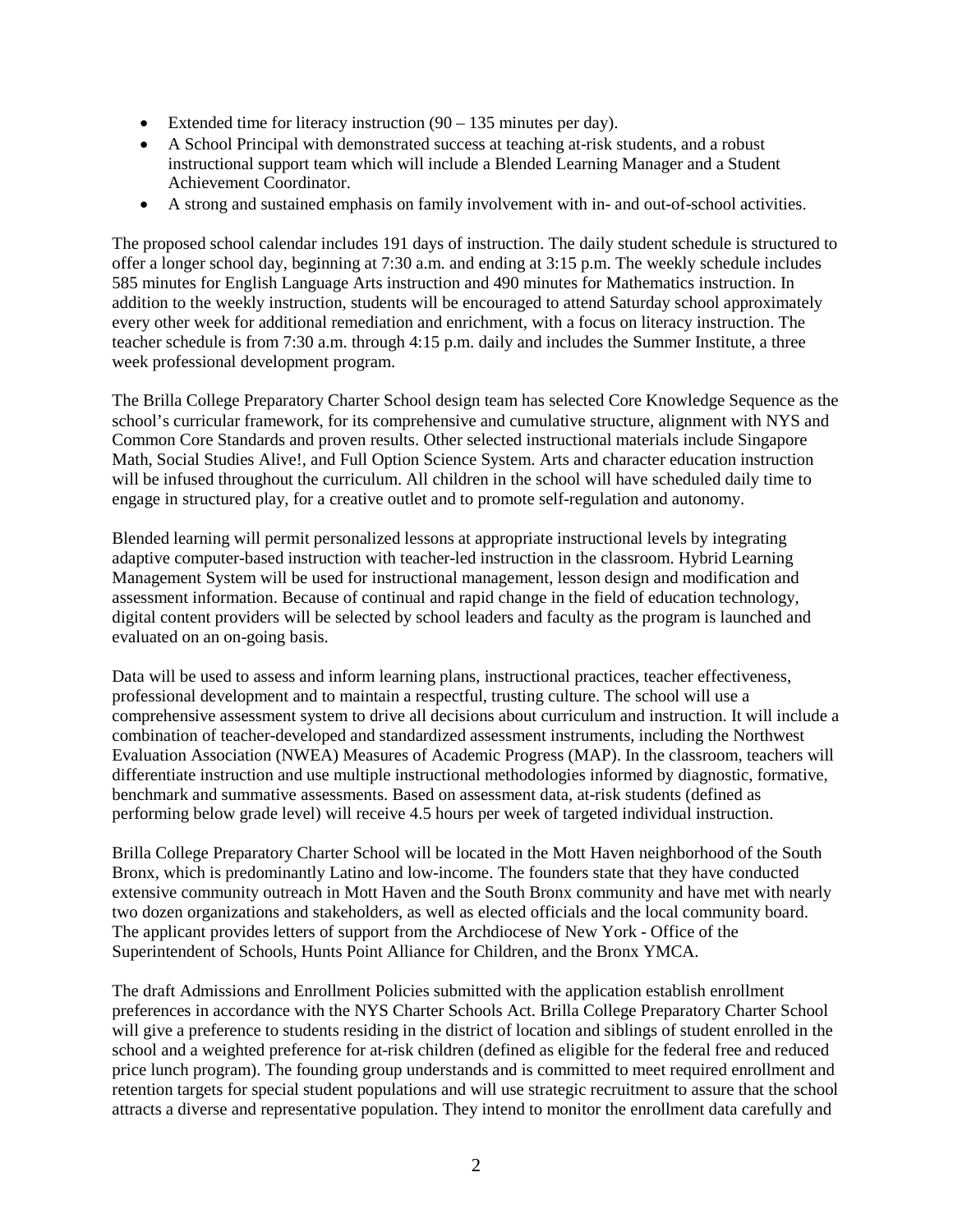will consider incorporating additional preferences or changes to the academic program, if necessary, in order to meet student needs. New students will only be admitted in grades K-2, as space permits. The founding group believes that the school's positive culture and strong family engagement policies will help to maintain a rate of student attrition at 5% or less.

The founding group for Brilla College Preparatory Charter School consists of nine individuals, seven of whom will transition to the initial board of trustees. The group has a broad range of expertise in education, administration, grant writing, law, financial planning, not-for profit governance/management, community engagement, family involvement and charter school start-up, replication, and governance.

As required, the applicant has provided a set of draft by-laws and a draft code of ethics. Additionally, a School Trustee Background Information form, Statement of Assurance and resume or curriculum vitae is provided for each of the seven individuals who will compose the school's initial board of trustees.

The proposed initial members of the board of trustees are described below:

- **Brian Carty** founder of De La Salle Academy, a private middle school, where he currently serves as Headmaster. His experiences include teaching, educational administration, the founding of two independent schools and serving on boards of several community-based organizations.
- **Anthony J. de Nicola** currently serves as Co-President of Welsh, Carson Anderson & Stowe, a private equity investment management firm in New York City. He has earned degrees in Economics and Computational Math from De Pauw University and a Masters in Business Administration from Harvard Graduate School of Business Administration.
- **Eric Eckholdt** is currently the Executive Director of Credit Suisse American Foundation in New York City. He is an experienced corporate banker, with additional expertise in the areas of grant writing and philanthropic initiatives. He is a graduate of Loyola University, New Orleans, Louisiana.
- **Scott W. Hamilton,** is a former charter school authorizer and currently the Managing Partner of Seton Education Partners, a non-profit organization working to recreate and revitalize inner-city education. Previously Mr. Hamilton was President of the Pisces Foundation, a philanthropy which worked closely with Knowledge is Power Program (KIPP), Teach for America, Charter School Growth Fund, and GreatSchools.net, and which backed the launching of The New Teacher Project. Mr. Hamilton has extensive experience with successful charter school start-ups and is the co-founder the KIPP Foundation, which replicates KIPP schools. He has held posts in the White House, the U.S. Department of Education and the Massachusetts Department of Education, and received his degree in Ancient Greek from the University of Pennsylvania.
- **Maryann Hedaa** is the Founder and Managing Director of the Hunts Point Alliance for Children located in Bronx, New York. Ms. Hedaa currently serves on the board of directors for two community-based agencies. Her work serving this community began as the founder and former Principal of the St. Ignatius School for Girls, which later became a co-educational school. She also founded and led Urban Adventures, an adapted Outward Bound Program for inner city youth in the Bronx.
- **Richard E. Ramirez** is the lead applicant for Brilla College Preparatory Charter School. He currently serves as an Associate Producer for National Geographic Television in New York City. His career experiences have included teaching in Washington Heights, public school administration and serving as a Talent Recruiter for Teach for America.
- **Nina Segarra** currently serves as Senior Advisor at Tonio Burgos & Associates in New York City. Her career includes positions in municipal government and the not-for-profit sector as well as serving on various Boards of Trustees. Highlights include serving as Deputy Mayor of the City of New York for seven years, and twelve years as a member of NYC Board of Education (NYC BOE). She holds the distinction of being the first Latina President of the NYC BOE and the first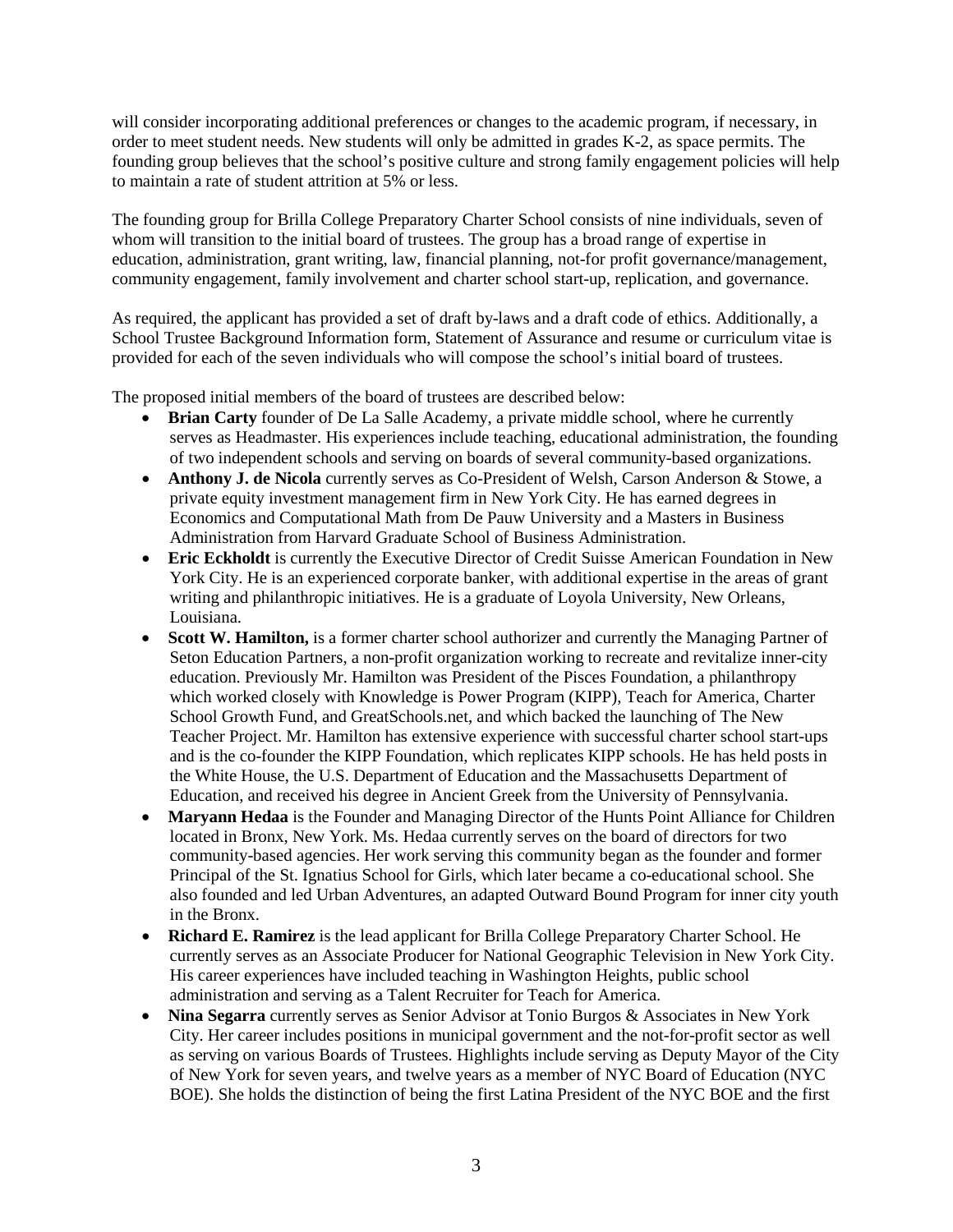sitting member with children in the public school system. She earned her Juris Doctor at New York Law School and her BA from New York University.

The organizational structure of Brilla College Preparatory Charter School is designed to separate operational duties from academic responsibilities, and to allow instructional leaders to focus the majority of their time supporting instruction. National recruitment will be conducted to identify optimal candidates to assume positions as leaders, teachers and staff for the school. The board of trustees will select a School Principal soon after the school is authorized, to afford time for participation in high quality development activities and to take the lead on outreach to the community and hiring school staff. The School Principal will ultimately be responsible for day-to-day management of the school and will assemble the instructional leadership team, including the Blending Learning Manager and the Student Achievement Coordinator. A Director of Operations will be employed in year 1 and an Assistant Principal and Business Director will be added in the school's third year of operation. The school will open with seventeen teachers and will increase to a faculty of 50 when the school is fully developed. Teachers will be offered annual letters of employment and salaries will be competitive with other New York City public schools. Strategies to retain staff include Teaching Fellow support, training, coaching, mentoring, and professional development opportunities.

The founding group has negotiated a fifteen year commitment from the Archdiocese of New York to lease a recently-closed parochial school. The lease is expected to be signed upon issuance of the charter. Currently there are 22 classrooms in the building, along with a cafeteria/auditorium, kitchen, stage, offices and restrooms. A feasibility study is being conducted to determine any renovations that may be required.

# **Projected Fiscal and Programmatic Impact on District of Location**

The applicant provided an analysis of the fiscal and programmatic impact of the proposed school on public and non-public schools in CSD 7, indicating that the fiscal impact of the Brilla College Preparatory Charter School on NYC Department of Education public schools is expected to be nominal (less than 0.003% of the total NYC Department of Education budget and about 1.4% of the total CSD 7 budget). The impact on student enrollment of other district and charter public and non-public schools in the Community School District is also expected to be minimal. The applicant states that Brilla College Preparatory Charter School has the potential to positively impact local schools by modeling innovative programs and sharing effective practices, and creating opportunities to collaborate in areas such as professional development, parent involvement and extra-curricular activities.

The New York State Education Department ("Department") also conducted additional analysis on the projected fiscal impact of the Brilla College Preparatory Charter School on its district of residence, the New York City School District ("NYCSD"), summarized below.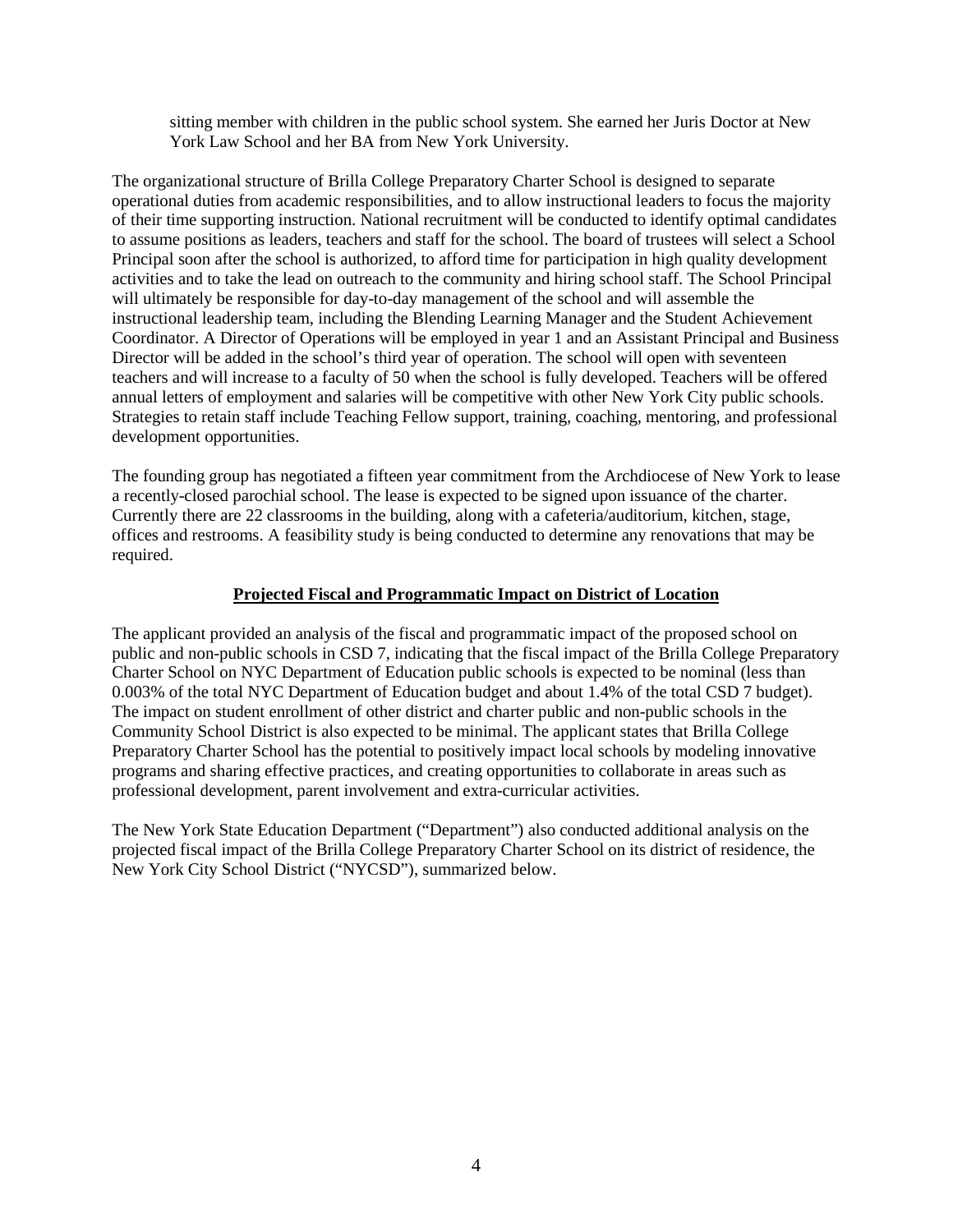| Year    | <b>Number of</b><br><b>Students</b><br><b>Enrolled in</b><br><b>Charter</b><br><b>Schools Per</b><br>Year <sup>1</sup> | <b>Charter</b><br><b>School</b><br><b>Basic</b><br><b>Tuition</b><br>Rate <sup>2</sup> | <b>Total</b><br><b>Charter</b><br><b>School</b><br><b>Basic</b><br><b>Tuition</b><br>Only | <b>Estimated</b><br><b>District</b><br><b>Special</b><br><b>Education</b><br>Payment <sup>1</sup> | <b>Total District</b><br><b>General Fund</b><br>Budget $3$ | <b>Percent</b><br><b>of</b><br><b>District</b><br><b>Budget</b> |
|---------|------------------------------------------------------------------------------------------------------------------------|----------------------------------------------------------------------------------------|-------------------------------------------------------------------------------------------|---------------------------------------------------------------------------------------------------|------------------------------------------------------------|-----------------------------------------------------------------|
| 2013-14 | 196                                                                                                                    | \$14,364                                                                               | \$2,815,407                                                                               | \$249,360                                                                                         | \$19,463,873,957                                           | 0.016%                                                          |
| 2017-18 | 532                                                                                                                    | \$18,265                                                                               | \$9,716,978                                                                               | \$664,960                                                                                         | \$19,463,873,957                                           | 0.053%                                                          |

The calculations above assume that there will be annual increase in the charter school basic tuition rate in the charter period (2013-1[4](#page-5-3) thru 2017-18) of  $6.19\%$ . Per the latest NYCSD Financial Status Report<sup>4</sup> (FSR) dated March 2012 and published on the NYCDOE website, the NYCDOE is projecting its NYCSD budget to increase at a rate of 1.59% over the next three years. In order to conservatively avoid underestimating the fiscal impact that the charter school will have on the district going forward, the Department is assuming no growth in the NYCSD budget during the duration of the school's charter.<sup>[5](#page-5-4)</sup>

It should be noted that, given the nature of district-based per-pupil funding, the estimates made by the Department in conducting this analysis are subject to unpredictable financial fluctuations. For forecasting purposes, the fiscal impact of this charter school on the district in which it will be located assumes that: there will be no fluctuations in the grade levels served by existing charter schools over the course of the charter term; the charter school will be able to meet its projected maximum enrollment; all students will come from NYCSD; and, all students will attend every day for a 1.0 FTE.

The specifics of the school's enrollment composition is still unavailable; however, the Department acknowledges that the programmatic and fiscal impact of the proposed charter school on other public and private schools in the same area will also be influenced by the proportion of charter school enrollees that would have attended a same-district public or private school had it not been for the presence of this charter school.

Below, for your reference, please find additional data on New York City Community School District 7.<sup>[6](#page-5-5)</sup>

l

<span id="page-5-1"></span><span id="page-5-0"></span><sup>&</sup>lt;sup>1</sup> Source: Brilla College Preparatory Charter School Application.<br><sup>2</sup> Source: Education Law §2856(1)(a)(iii) and NYS Education Department Office of State Aid Charter School Basic Tuition Rate<br>Analysis, September 2011.

<span id="page-5-2"></span><sup>&</sup>lt;sup>3</sup> Source: New York City DOE Financial Status Report March 2012; http://schools.nyc.gov/Offices/DBOR/FSR/default.htm.<br><sup>4</sup> NYCSD's Total District General Fund Budget includes federal special education revenue and other fed

<span id="page-5-3"></span>provided.

<span id="page-5-4"></span><sup>5</sup> Additional notes: While the school has included other federal grants and/or funds that may flow through the district to be received by the school in its proposed budget, this analysis does not account for these sources of potential revenue, nor does it include the value of certain services (e.g., transportation) that the district is required to provide the charter school. However, the analysis also does not account for district per-pupil expense and overall resource savings that is likely to result from a significant reduction in the number of students attending district public schools attend the nonpublic schools located in the school district. 6 Source: 2010-2011 New York State School Report Card

<span id="page-5-5"></span>[<sup>\(</sup>https://reportcards.nysed.gov/view.php?schdist=district&county=none&year=2011\)](https://reportcards.nysed.gov/view.php?schdist=district&county=none&year=2011) and Special Education School District Data Profile for 2009-10 [\(http://eservices.nysed.gov/sepubrep/\)](http://eservices.nysed.gov/sepubrep/).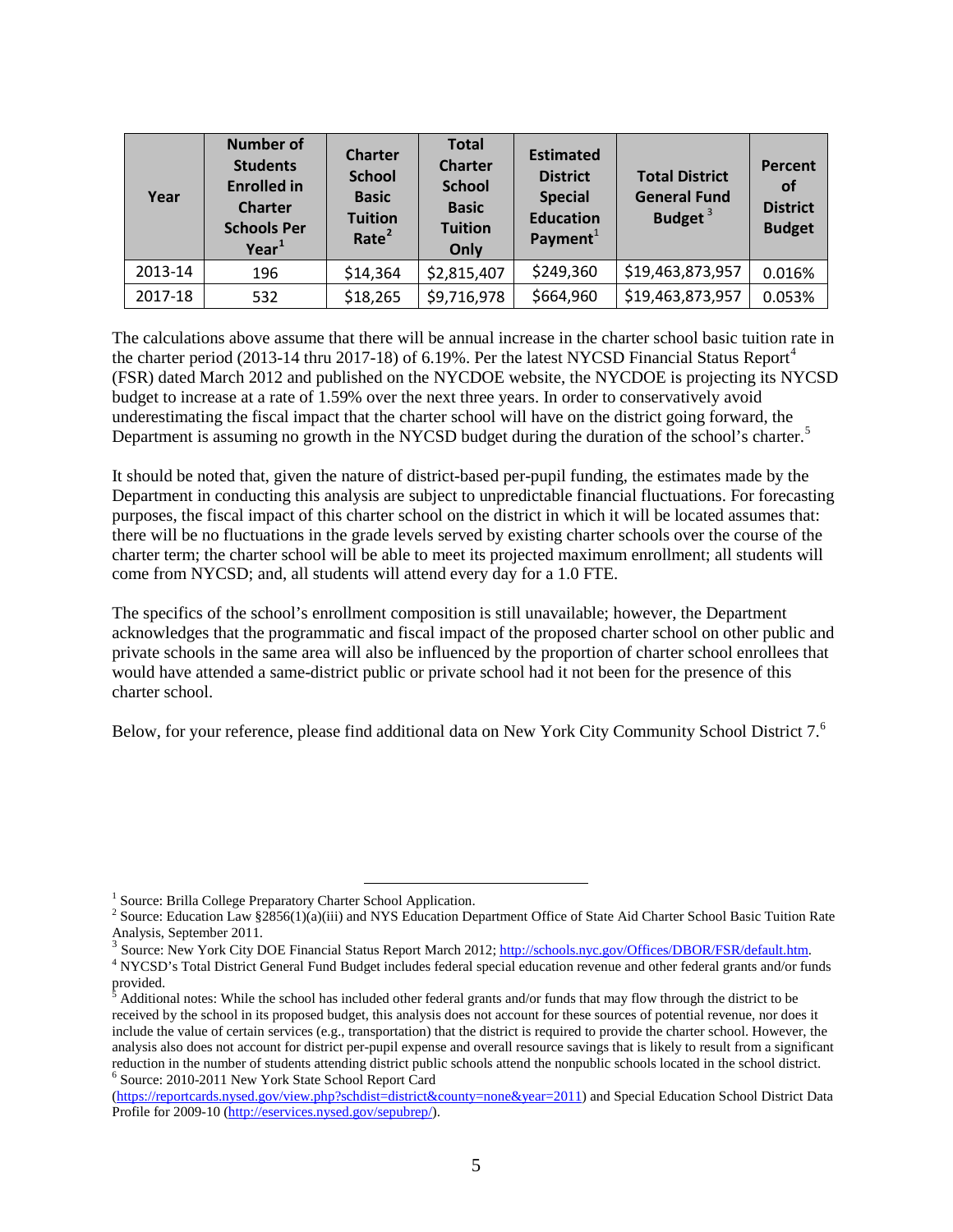| <b>Enrollment Data</b>                         |        |  |  |  |
|------------------------------------------------|--------|--|--|--|
| <b>Total District Enrollment:</b>              | 19,187 |  |  |  |
| Grade K through 5 Enrollment:                  | 7,880  |  |  |  |
| <b>White:</b>                                  | $1\%$  |  |  |  |
| <b>Black/African-American:</b>                 | 29%    |  |  |  |
| Hispanic/Latino:                               | 69%    |  |  |  |
| American Indian/Alaskan Native:                | $0\%$  |  |  |  |
| <b>Asian/Native Hawaiian/Pacific Islander:</b> | $1\%$  |  |  |  |
| <b>Free/Reduced Priced Lunch:</b>              | 90%    |  |  |  |
| <b>English Language Learners:</b>              | 19%    |  |  |  |
| Students with Disabilities: <sup>7</sup>       | 14%    |  |  |  |

**New York City Community School District 7 Data**

| 2010-11 State Assessments (% proficient) |                                        |                    |  |  |  |
|------------------------------------------|----------------------------------------|--------------------|--|--|--|
| Grade<br>level                           | <b>English</b><br><b>Language Arts</b> | <b>Mathematics</b> |  |  |  |
|                                          | 29%                                    | 34%                |  |  |  |
|                                          | 32%                                    | 41%                |  |  |  |
|                                          | $90\%$                                 | $10\%$             |  |  |  |

#### **Public Hearing and Public Comment**

As required by the Charter Schools Act, the New York City Department of Education (NYCDOE) held a hearing on Thursday, May 3, 2012 to solicit comments from the community concerning Brilla College Preparatory Charter School. No comments in support or in opposition from community members were provided.

The Department directly notified the Chancellor of the NYCDOE, as well as public and private schools in the region, of the charter school application and issued an open call for written public comment via the State Education Department Charter School Office website. The Chancellor was contacted by letter and invited to comment directly. Chancellor Walcott submitted a letter in support of the Brilla College Preparatory Charter School, noting: "The NYC DOE found this proposal to be well-designed and features a rigorous educational model. Chancellor Dennis Walcott recommends this charter application to support the children of New York City."

#### **Application Review Process**

On January 3, 2012, as required by the New York State Charter Schools Act, the New York State Education Department (the "Department") released the 2012 Request for Proposals ("RFP") to Establish

l

<span id="page-6-0"></span><sup>&</sup>lt;sup>7</sup> This figure is the available city-wide classification rate: the ratio of the count of school-age students with disabilities (ages 4-21) to the total enrollment of all school-age students in the school district, including students who are parentally placed in nonpublic schools located in the school district. The numerator includes all school-age students for whom a district has Committee on Special Education (CSE) responsibility to ensure the provision of special education services. The denominator includes all school-age students who reside in the district. In the case of parentally placed students in nonpublic schools, it includes the number of students who attend the nonpublic schools located in the school district. Source data are drawn from the Student Information Repository System (SIRS) and from the Basic Education Data System (BEDS).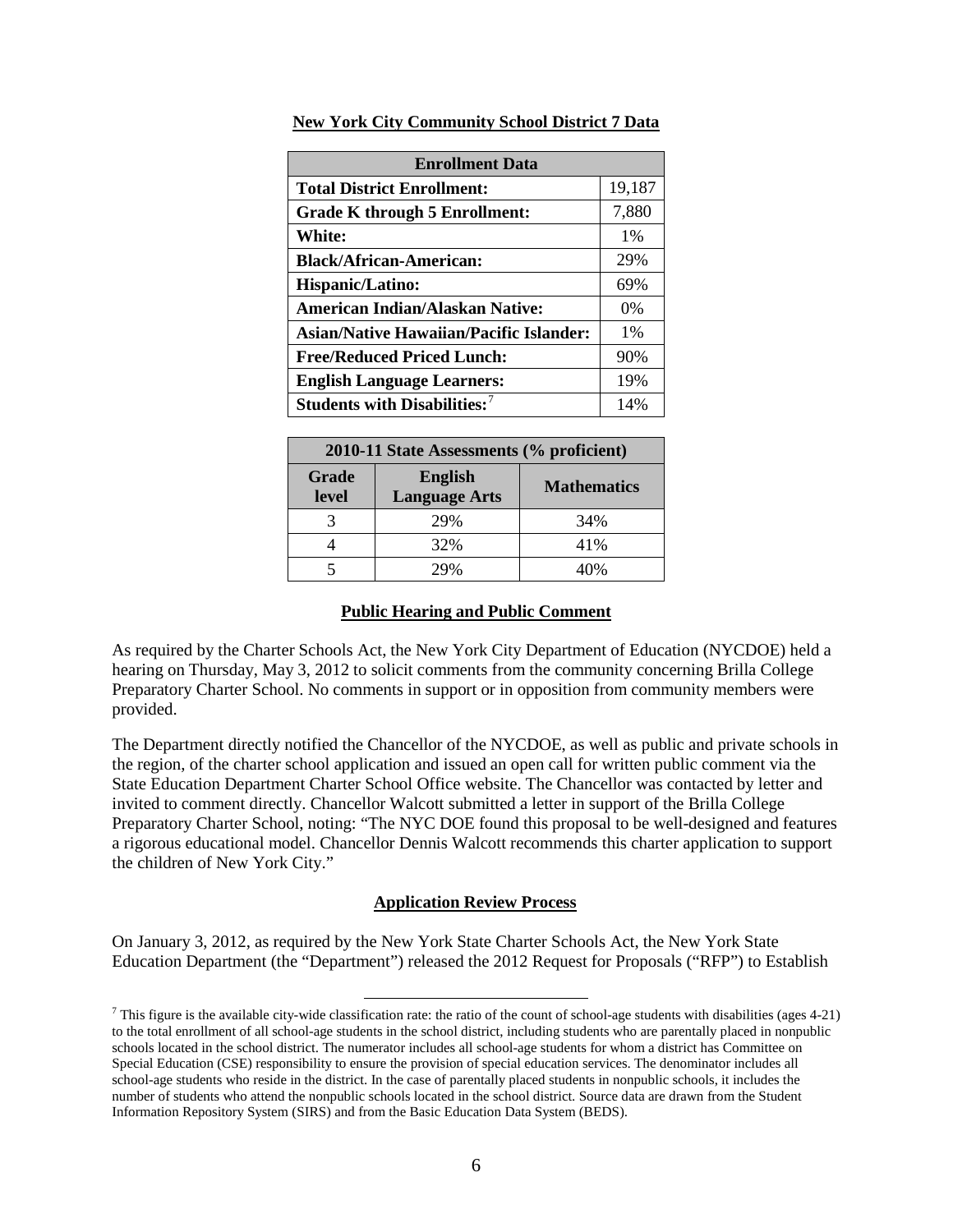Charter Schools Authorized by the Board of Regents. In this cycle, the Department could legally award 81 new charters per Education Law subdivision 2852(9), 49 of which reflect charters that were available but not awarded during the 2010 and 2011 RFP cycles. The charter school application process utilized by the Board of Regents and the Department during the 2012 RFP cycle is multi-stage and designed to ensure that any charter school applicant presented to the Board of Regents for possible approval demonstrates a detailed and complete school design plan that:

- includes a clear plan to meet or exceed enrollment and retention targets for students with disabilities, students who are English language learners, and students who are eligible to participate in the federal free reduced-price lunch program;
- provides evidence of public outreach that conforms to the process prescribed by the Regents for the purpose of soliciting and incorporating community input regarding the proposed charter school;
- meets all requirements set forth in the Charter Schools Act as well as all other applicable laws, rules, regulations;
- demonstrates the ability to operate the school in an educationally and fiscally sound manner;
- is likely to improve student learning and achievement and materially further the purposes of the Act; and
- would have a significant educational benefit to the students expected to attend the proposed charter school

In addition, the applicant group and founding board of trustees must demonstrate appropriate knowledge, capacity, and abilities to effectively create, maintain, and oversee a high-quality charter school.

During this 2012 cycle, 30 letters of intent were received in January 2012 and, after an initial review process, 20 applicants were invited to submit full applications. The Department received thirteen full applications, including the application for Brilla College Preparatory Charter School.

To assess whether to recommend approval or denial of the charter application to the Board of Regents, the Department established multi-person review panels to thoroughly evaluate each full application. Each of these panels was comprised of professional expert consultants, peer reviewers who are school leaders and educators active in charter and public schools in New York, as well as qualified Department staff members. The review panel members reviewed, rated, and commented on each section of the application according to the criteria published in the Application Kit.

Department staff conducted a two-hour capacity interview with the seven initial board members of the proposed school and one additional founding group member, on Monday, April 2, 2012. Questions posed to the proposed initial trustees included general questions around New York State Charter School Law, roles and responsibilities of the school community and the board to the community and various stakeholder groups as well to as the Board of Regents as authorizer. To fully understand the proposed academic program, governance role and fiscal viability of the proposed school, targeted questions were asked to clarify information provided in the full application.

The responses demonstrated adequate knowledge and grasp of key areas. Members of the applicant group as a whole and individually demonstrated knowledge of the charter school application and the proposed school. Structures, systems, protocols and procedures are in place to permit the board to effectively govern the school. The applicants addressed questions posed with specific and detailed information that presented a clear, realistic picture of how the school expects to operate.

# **Findings**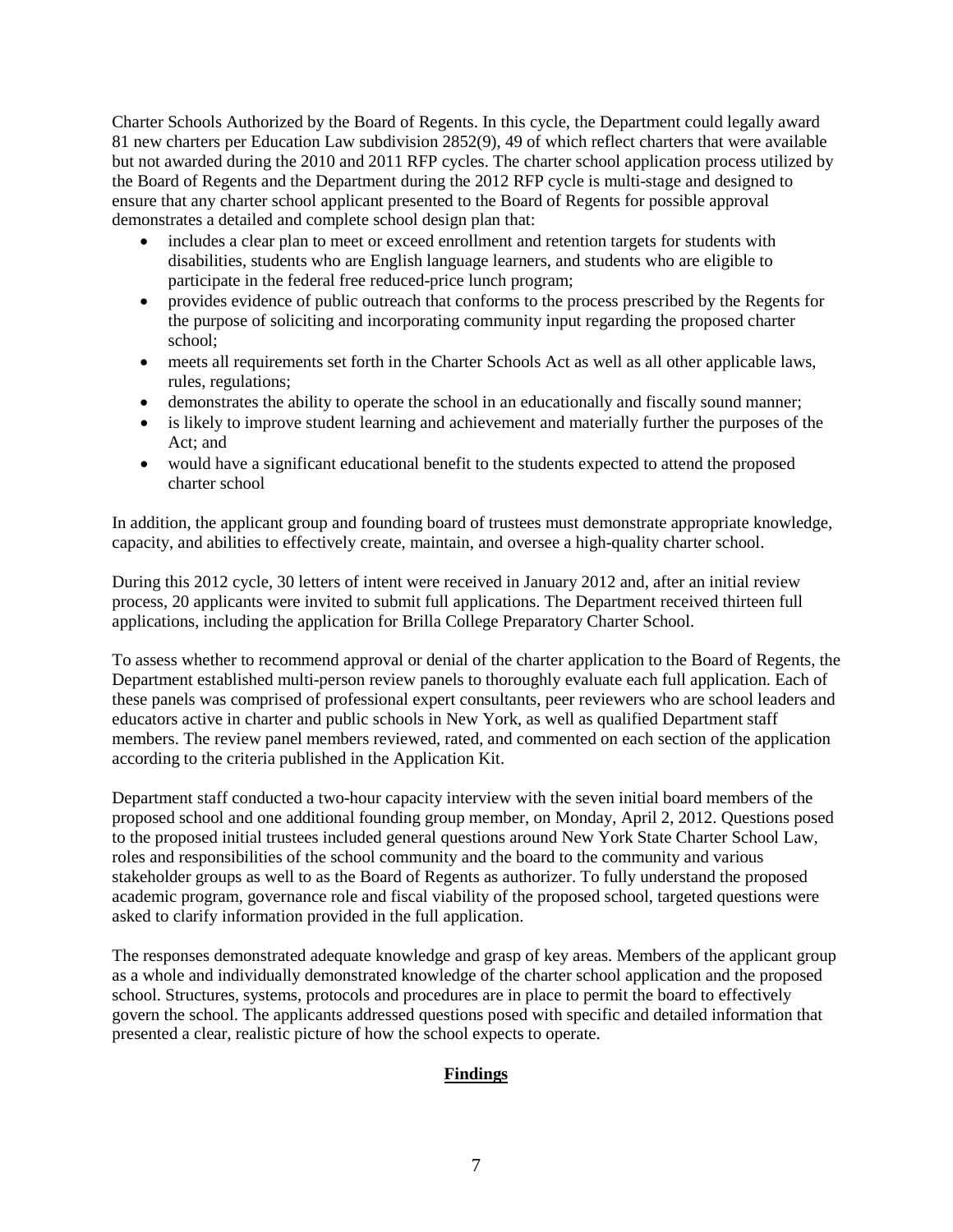Based on the comprehensive review of the application and of the applicant, founding group, and proposed board of trustees, the Department makes the following findings:

- 1. The charter school described in the application meets the requirements of Article 56 of the Education Law (as amended) and other applicable laws, rules, and regulations.<sup>[8](#page-8-0)</sup> This finding is based on the following (among other things):
	- the applicant has included in the application the information required by  $§2851(2)$
	- the proposed charter school would meet or exceed enrollment and retention targets, as prescribed by the NYS Board of Regents,<sup>[9](#page-8-1)</sup> of students with disabilities, English language learners, and students who are eligible applicants for the federal free and reduced price lunch program as required by Education Law subdivision 2852(9-a)(b)(i)
	- the applicant has conducted public outreach to solicit community input regarding the proposed charter school and to address comments received from the impacted community concerning the educational and programmatic needs of students in conformity with Education Law subdivision  $2852(9-a)(b)(ii)$ .
- 2. The applicant has demonstrated the ability to operate the proposed charter school in an educationally and fiscally sound manner.<sup>[10](#page-8-2)</sup> This finding is based on the following (among other things):
	- The presentation in the application of a sound description of key features that are core to the school's overall design, and which rigorously addresses the criteria outlined in the Department's RFP in the areas of mission; key design elements; enrollment, recruitment and retention;, and community to be served.
	- The presentation in the application of a sound educational plan, which rigorously addresses the criteria outlined in the Department's RFP in the areas of achievement goals; school schedule and calendar; curriculum and instruction; assessment; school culture and climate; and special student populations and related services.
	- The presentation in the application of a sound organizational and fiscal plan, which rigorously addresses the criteria outlined in the Department's RFP in the areas of founding group capacity; board of trustees and governance; management and staffing; evaluation; professional development; facilities; insurance; health, food and transportation services; family and community involvement; financial management; budget and cash flow; preopening plan; and dissolution plan.
	- An understanding of the New York State Charter Schools Act, and the skill, will and capacity to successfully launch and operate a high quality public charter school.
- 3. Granting the proposed charter is likely to improve student learning and achievement, will materially further the purposes of the  $Act<sup>11</sup>$  $Act<sup>11</sup>$  $Act<sup>11</sup>$  and will have a significant educational benefit to the students expected to attend the charter school.<sup>[12](#page-8-4)</sup> This finding is based on the totality of the

l

 $8$  Education Law  $$2852(2)(a)$ .

<span id="page-8-1"></span><span id="page-8-0"></span><sup>&</sup>lt;sup>9</sup> Note, the data upon which to base the enrollment and retention targets mandated by the amendments to the Act was not available at the time the statute mandated the RFP be issued. As a result, the Department evaluated the plans for student enrollment, recruitment, and retention plans of each class of student referenced in the amendments to the Act such that the Department could make the determination that the applicant would meet or exceed the enrollment and retention targets when developed. During the first year of the charter term, the Department will develop such targets and incorporate these targets into the school's charter agreement performance expectations.<br><sup>10</sup> Education Law §2852(2)(b).

<span id="page-8-2"></span>

<span id="page-8-4"></span><span id="page-8-3"></span><sup>&</sup>lt;sup>11</sup> Education Law §2852(2)(c). <sup>12</sup> As applicable pursuant to §2852(2)(d).